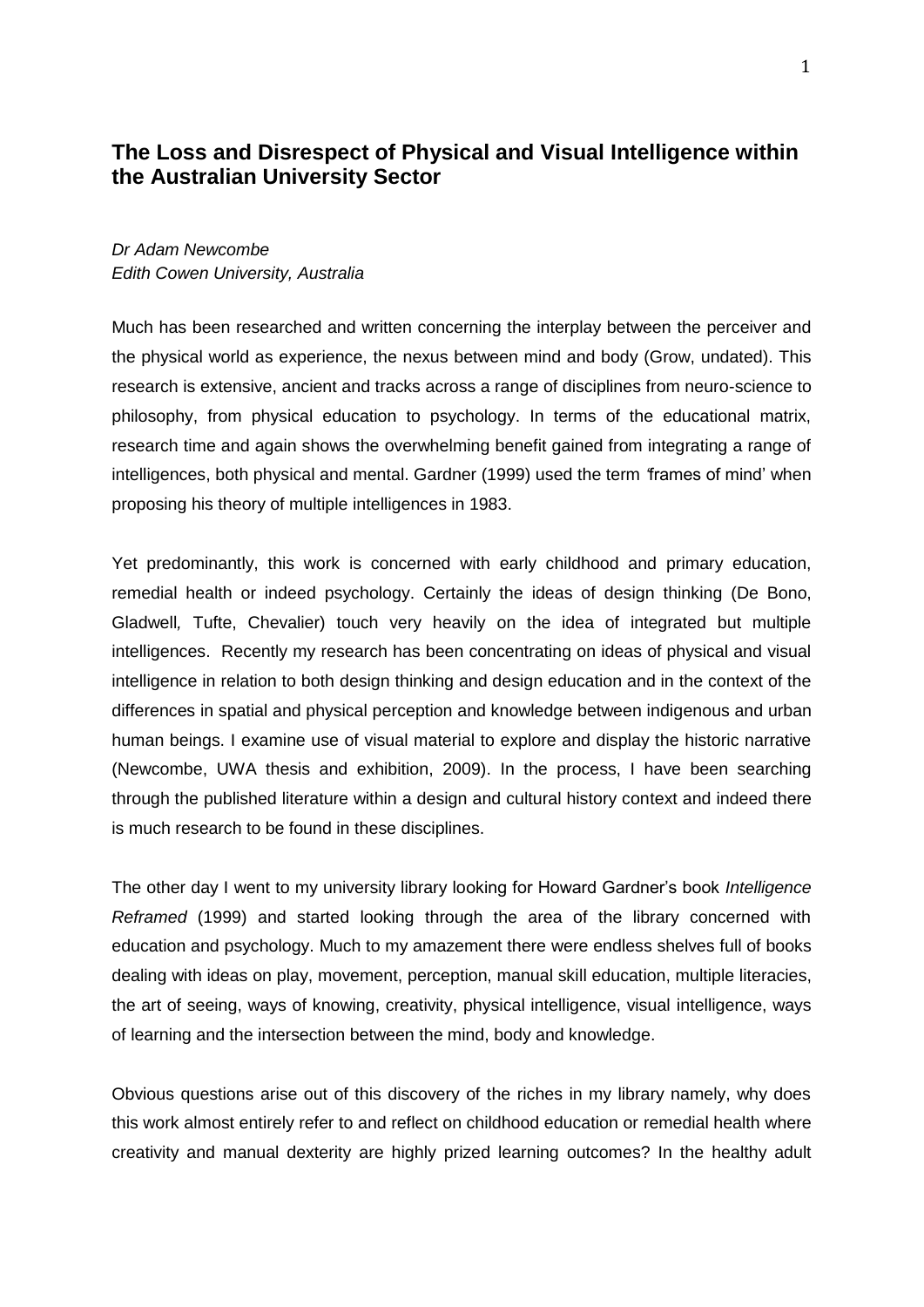world and, in particular, the world of university education, why should creative visual application, creative playfulness, manual dexterity, multiple intelligences, the psychology and perception of performance, design thinking, and research into the physical, the vocal and the visual be considered subservient to classical text-based, network computer delivered learning outcomes? This is not to say other university disciplines do not access intelligences other than linguistic or logical-mathematical intelligences. However, the vast majority of university study, research and administration are carried out using networked computers to the exclusion of all other educational paradigms. This is an issue I will address in the body of the text.

It is important for young children to not only learn to read, write and count, but also to learn dexterity and thought by playing and doing. Much thought goes into the physical doing for children, but what about university students? Mandigo and Holt have written a magnificent investigation into the question of the loss of physical space and the importance of physical game education and playing in students using what they term Game Literacy (Mandigo and Holt). By the time a non creative arts or design student enters tertiary education, physical intelligence, visual literacies, studio creativity, phenomenology and play, in other words the planning and doing by hand and eye, no longer play a major role in their studies. Presently, they must stick primarily to reading the book and using the computer. The higher education institution they have entered is organised and run primarily by and for critical linguistic and/or logical-mathematical disciplines using networked computers as the primary communication tool.

Many other disciplines certainly use physical and visual tools, multiple literacies and manual skills in their teachings and practice, for a range of purposes and to varying degrees. However, across vast swathes of the university sector particularly in the non-scientific community, textual literacy is regarded as the primary means of learning and the only legitimate paradigm of knowledge and intellectual pursuit. Hence, the one-hour lecture and the two-hour tutorial paradigms and the vast amount of student time spent solely using computers. Creative physical studio time across the university sector is limited and seldom accessed by students outside of the creative arts and design.

De Bono delves deeply into this argument (2009, pp.113-122). He proposes creative thinking, design thinking and perceptual thinking should be taught alongside critical thinking across the university sector and I agree with him. In part this paper reflects on beneficial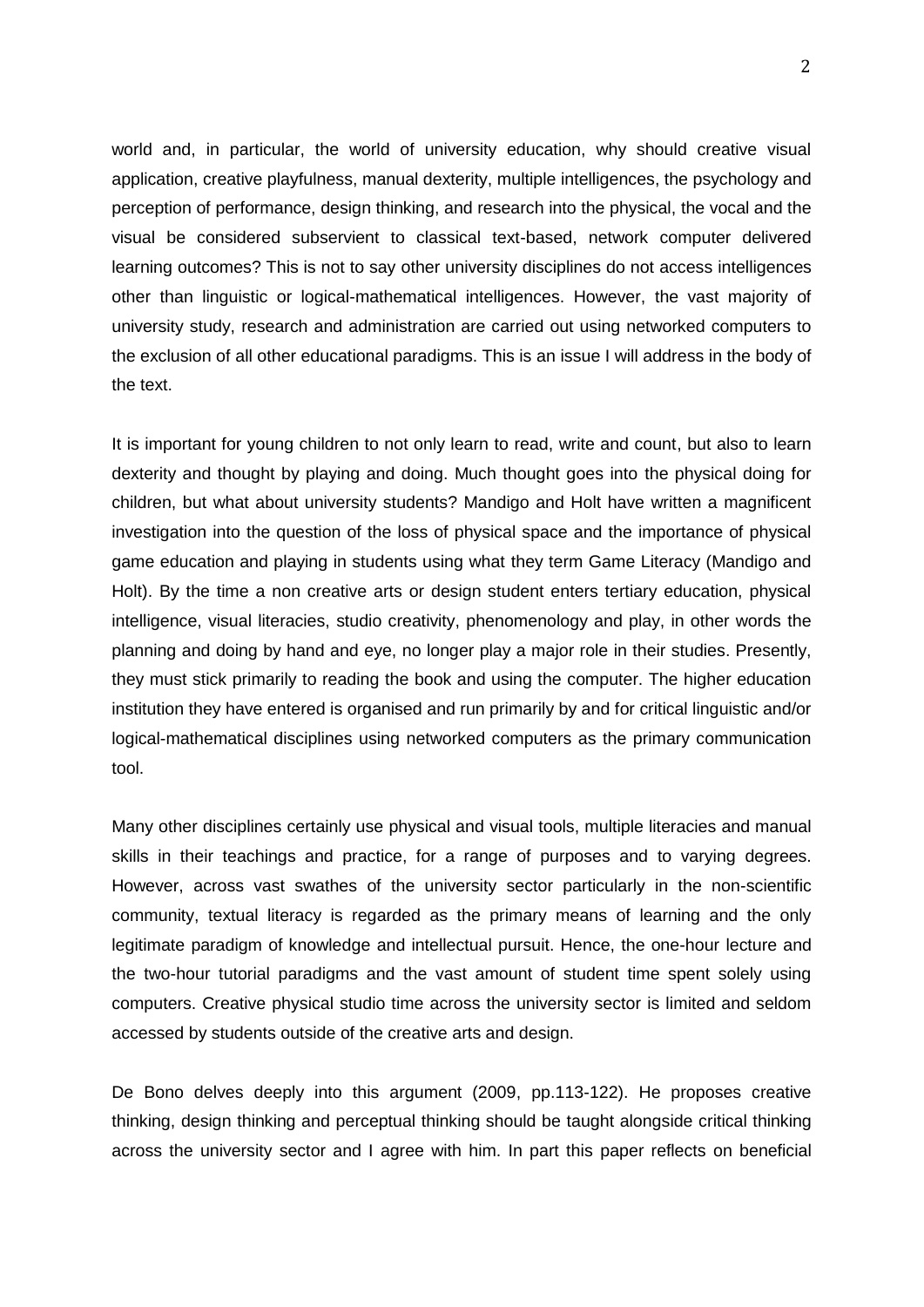results I have seen in introducing non-visual, non-creative students to studio learning environments which investigate, practice and teach across visual, physical and creative thinking intelligences.

Too often these studios and the intellectual work produced in them are perceived by the rest of the university as somehow less worthy, less academic, less intellectually rigorous than written production. The physical, creative, visual and material intelligences resulting from this work are often regarded as 'arty', remedial or leisurely and, most damagingly of all, they are generally considered of absolutely no concern to other 'more rigorous' academic disciplines. The 'newest' model of undergraduate education embraces the idea of a rounded, generalist undergraduate educational experience and learning environment, except it negates the physical, the visual or the creative in the matrix. These intelligences should not be thought of as remedial or leisurely non-core study activities, they should be thought of as vital mainstream disciplines of intelligent study.

To lay an undergraduate foundation and understanding of the use and application of these sophisticated, creative, visual and physical methodologies within the mainstream of university education, there needs to be a great deal more respect, funding, understanding, encouragement, communication and application of creative studio time across the academic cohort. Visualisation, creative processing, physical dexterity and hand-eye intelligence are all proven methodologies.

De Bono in his book *Think: Before It Is Too Late* (2009) has much to say about the neglect in working with other intelligences although he approaches these arguments through the prism of 'design thinking'. On the scientific evidence of Bleakslee and Bleakslee, Gladwell, Davis, Vedantam and others, there is little doubt about the complexity of our minds and the benefits to be gained in considering the ideas of multiple intelligences, visual and phenomenological communication and design thinking and incorporating them into policy direction and curricula for all tertiary education.

Art and design students think and produce visually and phenomenologically, most other students do not and this is where the creative and visual areas of institutions offer so much to the wider community. All intelligences need nourishment to fulfill potential. Creative art and design students need to activate the potential of their linguistic and logical-mathematical intelligences in the same way all other university students need to activate the potential of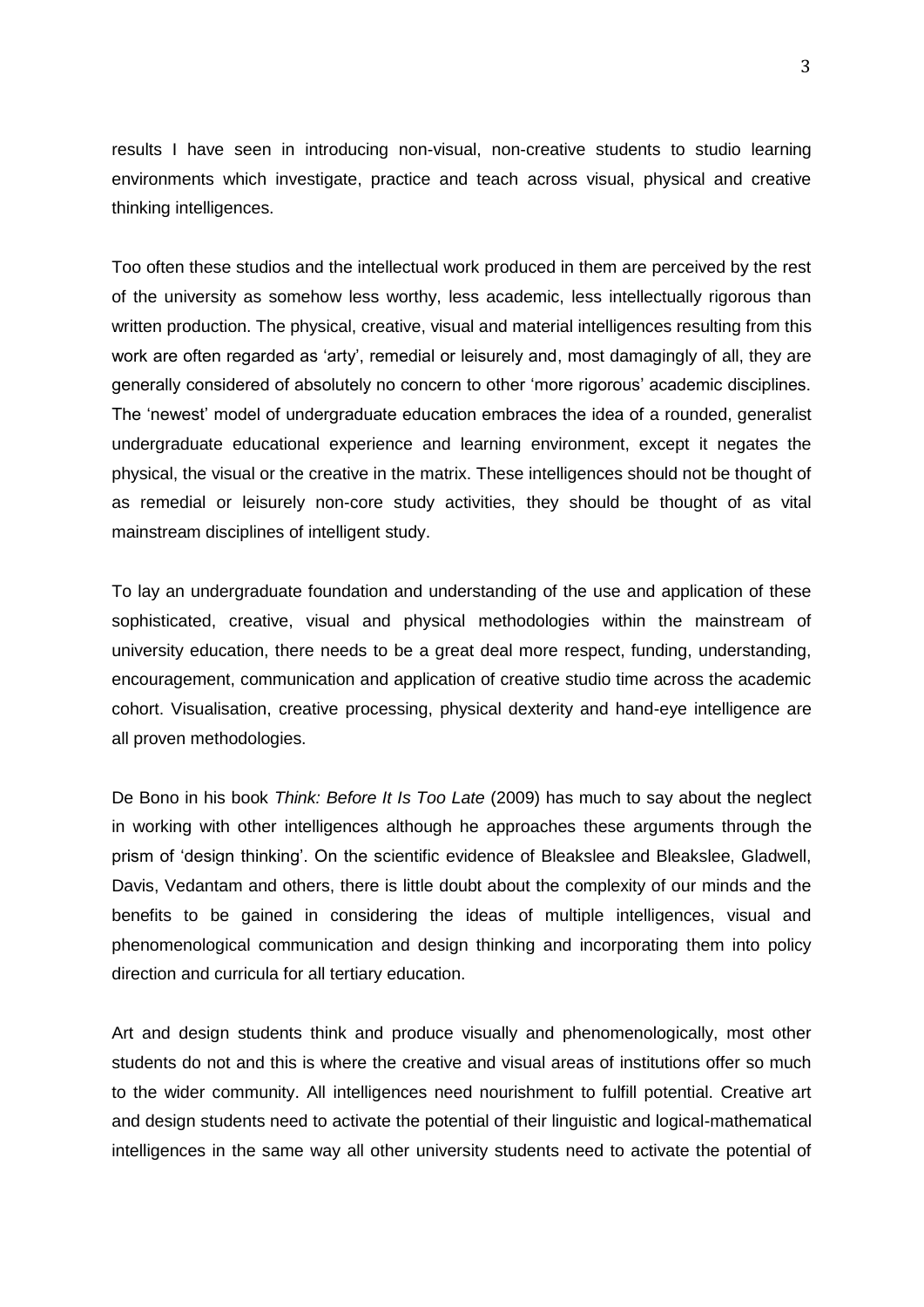their physical and visual intelligences.

As a grandiose and totally unsupported statement, it pretty much holds true that Australia is predominantly a visually illiterate society, and by extension Australian universities are almost blind. The visual and the physical disciplines sit a long way from the centre of university thought, planning or dynamic. There are few visual academic jobs advertised suggesting that most creative schools are sitting still and not expanding. Visual research fellowship money is scarce. Creative practice-based research is still problematic and in process, whereas the dominance of text-based, lineal, computer-dominated learning environments persist to the increasing detriment of studios and studio based learning. Most worrying of all, and this is where economics and policy come into play, by disrespecting, marginalising and closing the areas of a university that are messy and material intensive, use non-orthodox, non-classroom/lecture theatre spaces, require settled studio environments and tool-rich workshops, Australian visual/performing arts and design schools, and by extension Australian universities, are in danger of losing a great advantage held against our international competitors.

The core leadership and administration of tertiary education needs to understand and consider the arguments for including multiple intelligence learning paradigms and the studio application of visual and physical design thinking into the general undergraduate curricula. They must understand the importance of including the body and the eye when training the mind.

This is a conversation of some urgency because many of the old studio skills are being lost. The people with a range of 'non-academic' visual, material and kinesthetic knowledge can find little or no place, encouragement or gateway into the tertiary sector, or are at least finding it increasingly difficult to participate. The absurd notion that a written PhD thesis is the only form of intellectual knowledge is incredibly damaging within creative Art and Design schools. And, as a relevant qualification, they make little sense in the studio context. Visual and physical intelligence and knowledge take a lifetime of doing to master and control. To fulfill the potential of these intelligences, practitioners do not sit around writing about them, they actually physically and visually practice, research, apply and explore the potential of creative visual and physical intelligences.

These practitioners, these often poorly academically qualified professionals, have the very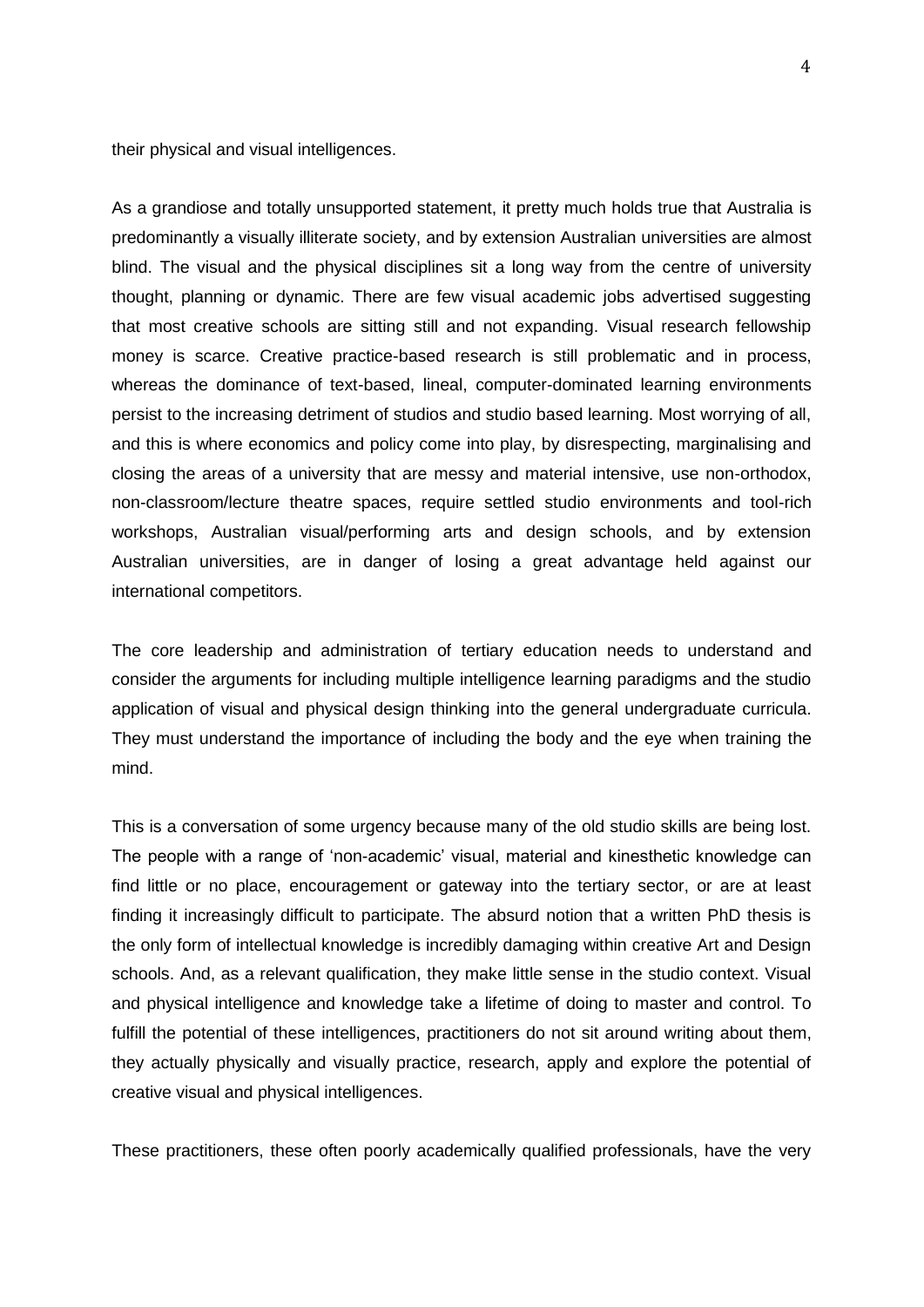studio knowledge and skills needed to create a flourishing multi-intelligence education environment. Many a workshop, kiln, print facility have already been lost or not included in programs. Areas such as Craft find it incredibly difficult to breathe and flourish within the present regimes. Universities are also missing out on a remarkable pool of research potential by making it so difficult for 'under qualified' intelligences, other than the 'qualified' linguistic, logical-mathematical intelligences to flower within research clusters.

The argument for the acceptance, integration, importance and financial advantages, visual and performing arts and design schools bring to the whole university sector has not been heard clearly. This is possibly because studios cannot be accessed on computers. So it will be as well to look closely at that most ubiquitous of university tools, and posit that the computer is creating an educational illusion and limiting much of what is now accepted as intelligence.

The computer problem works in two ways: organisationally and educationally. To take the educational first, using a computer is really a two dimensional learning environment. Physically, the machine only needs the repetitive use of a body's fingertips to work. Visually, a screen and keyboard, in other words the visual plane, are enclosed at under a meter in distance from the eyes. Colour and sight are constant. The light is artificial and digital images are two dimensional, with no phenomenology of texture, weight, bulk, smell or age.

Is this a problem? In terms of sight, observation, lateral thought and physicality it becomes a very major problem. In *Frames of Mind,* Gardener calls vision, 'spatial intelligence', (Gardner, 1999, p.42) at other times it has been called 'visual thinking' (Gardner, 1999, p.189), *'*visual intelligence' or 'visual literacy' (Moore & Dwyer, 1994)*.* De Bono calls it a component of design thinking (2009). Fig. 1 shows how limited and focused computer vision actually is. It is equivalent to viewing the world through a static telescope with no zoom focus. Fig. 2 suggests that vision without a screen becomes a much more comprehensive and complex way of experiencing the world. There is a multiplicity of views, distances and impressions.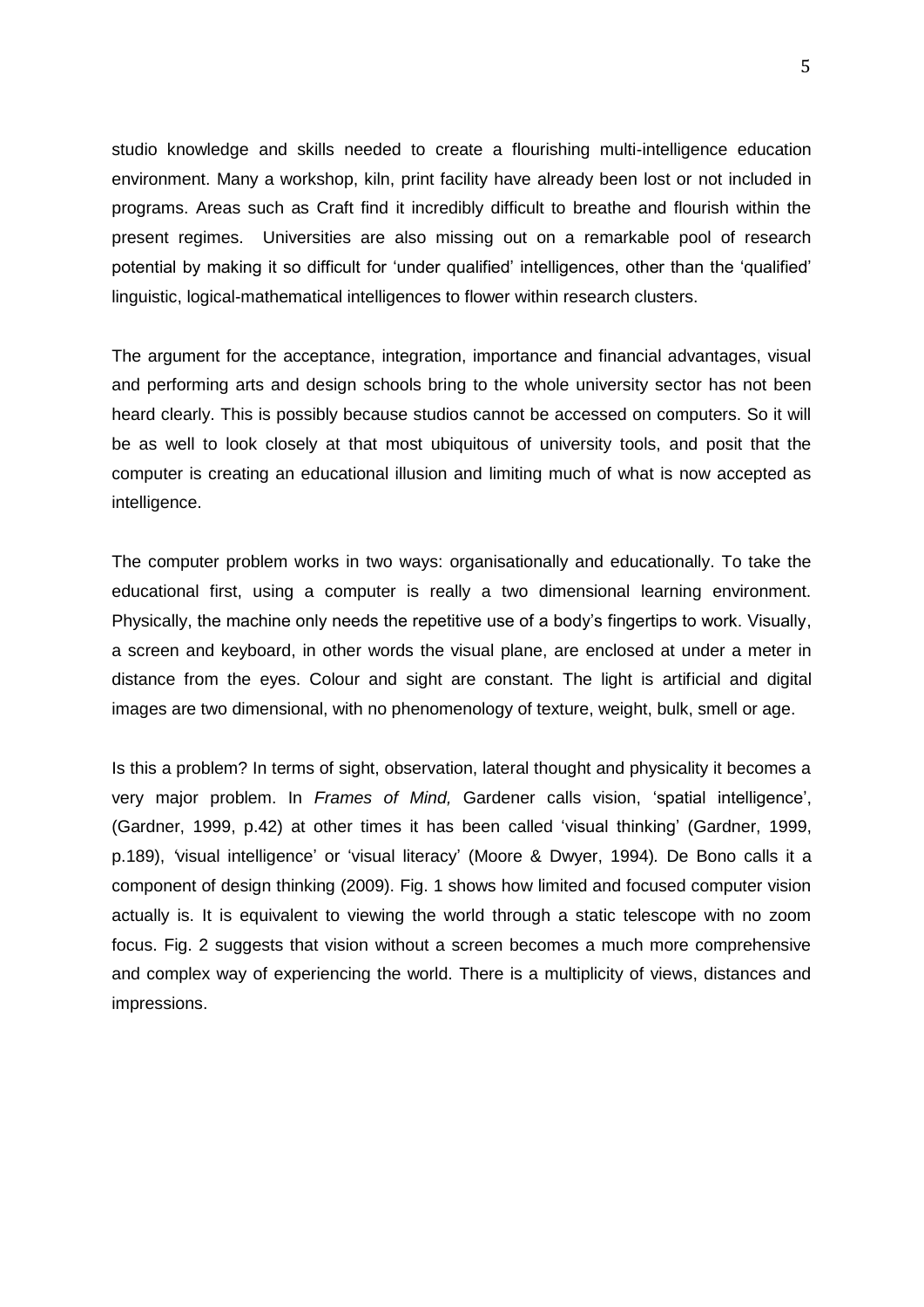

Fig. 1: The limited spatial world of the computer



Fig. 2: The wide spatial world of the studio

What becomes more interesting is if we consider what neuroscientists call peripersonal space. This is the notion that human existence does not function within the confines of the physical body but exists beyond the physical manifestation of the body (Merleau-Ponty,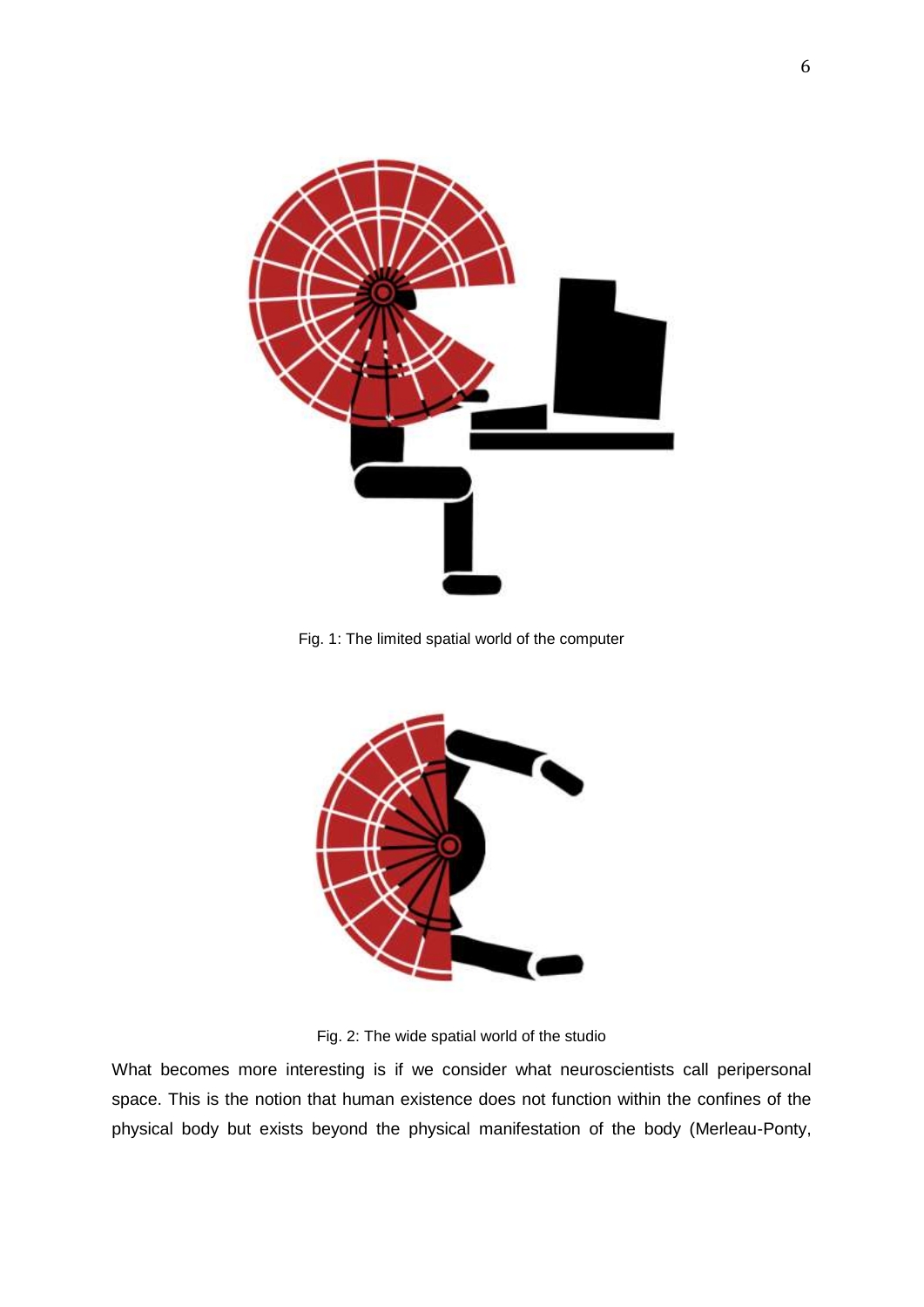1945). This peripersonal space expands exponentially if further areas are mapped in our mind (Blakeslee & Blakeslee, 2007; Davis, 2010). In terms of the computer, as a character in Neil Stevenson's wonderful novel, *Quicksilver* states 'No linear indexing system is adequate to express the multi-dimensionality of knowledge*'* (Stephenson, 2004)*.*

Garner talks about 7 intelligences and gives this definition: 'intelligences are biopsychological potential to process information that can be activated in a cultural setting to solve problems or create products that are of value in a culture' (Gardner, 1999, p.33-4). He makes the point that intelligences are only potentials, meaning they need to be activated, nourished, guided and trained. His seven intelligences are: linguistic, logical-mathematical, musical, bodily-kinesthetic, spatial, interpersonal, and intrapersonal.

The computer is absolutely a machine of linguistic and logical-mathematical intelligence. This is why universities continue to insist on lineal assessment criteria, lineal knowledge constructs, lineal organisational systems, lineal progressions through courses and the overwhelming use of a lineal machine to both communicate and to construct knowledge. De Bono (2009) and Grow (undated) both explore this sort of organisational and institutional thinking in depth.

The increasing reliance on networked computer technology in both the organisation of universities and the speed of collection and dispersal of information, plus the movement of information from being something of great value and scarcity to being mobile, overwhelming and confusingly available are having unexpected repercussions- particularly in the structures of education. McNeely and Wolverston explore the idea that knowledge has been reinvented six times in the western canon and as they write:

a new institution has replaced the last, reacting to sweeping transformations unanticipated and un-accommodated by its predecessor. Each such institution has in fact superseded all its forerunners in generating entirely new rationales and practices for pursuing knowledge (McNeely and Wolverston, 2008, p.253-54).

I would therefore, caution against universities being blind to the fact that the digital world is very new and at the end of the day it is predominately a linguistic, logical-mathematical system of knowledge.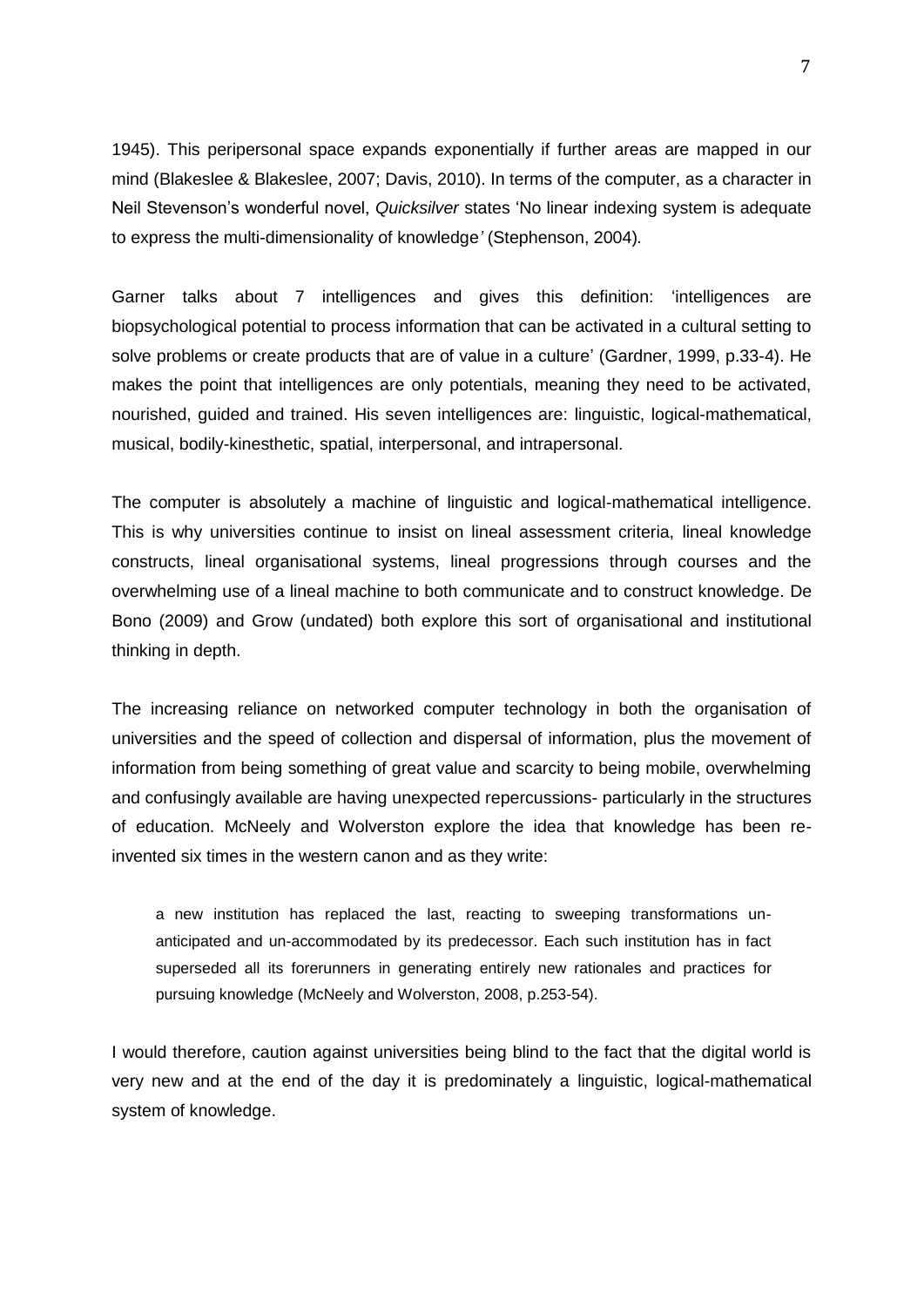In terms of academic institutions and university education, science and the scientific experimental laboratory are both also very new additions to the academic world. It was only the work of Liebig in late  $19<sup>th</sup>$  century Germany that brought both experimental science and the commercialisation of results into the body-politic of universities. Studio-based creative arts and design are now very much in a similar position. McNeely and Wolverston write:

Liebig charged that traditional academics denied not only the practical value of laboratory science but its true status as a discipline reaching the highest philosophical standards. They (academics) consider chemistry as an experimental craft … useful for making soda and soap, or for manufacturing better iron and steel, but they are unacquainted with chemistry as a field of scientific research.

University professors replied, with good Humboldtian reasoning, that:

the university must represent primarily theoretical instruction in chemistry (or any other subject) in which students of all disciplines can take part without any practical-chemical orientation to laboratory apparatus and hands-on techniques. Lectures and seminars should suffice *(*McNeely and Wolverston, 2008, p.220)*.* 

I have heard the same fatuous argument made in consideration of studio-based visual and physical arts and design practice and creativity.

It is abundantly clear that human beings need infinitely more nourishment than sitting at a lineal machine using limited sight and their fingertips to repetitively push various buttons. Why should this be deemed a complete intellectual education?

Musical, bodily-kinesthetic, spatial, interpersonal, and intrapersonal intelligences are also the intelligences that actually produce culture (apart from creative written culture), designed space and human experience. Society greatly identifies itself through the work of creative professionals who refuse to stop playing, exploring and creating. Yet within the university sector these multiple investigations into the creative use of the mind and body are still largely siloed away from the mainstream textual activities of the university, and are questioned and constantly under threat from those who are often visually illiterate, physically and spatially ill-educated and creatively naïve.

Students live predominantly within the matrix of computers. Their student administration is carried out digitally and online. Many of their courses are online or at least have components online, some exams and tests are also online. Students use computers as their production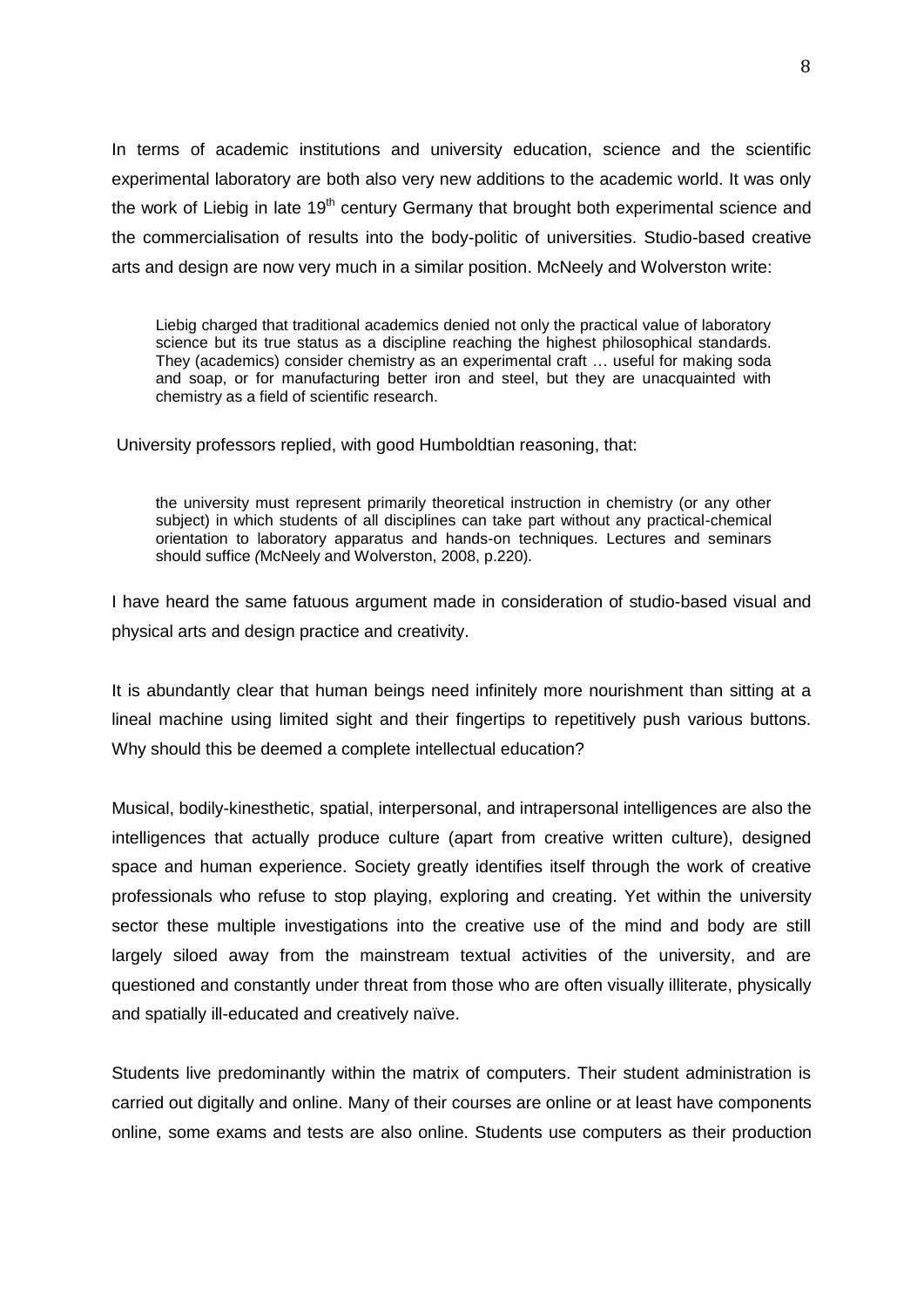tools, most often textually not visually, and the vast proportion of a student's study time is spent on the computer. Inside the university sector, the voice telling of the importance of studio-based, multi-intelligence creativity is being lost because studios live outside of the machine.

It is obvious that the argument for the recognition of multiple intelligences within university education is based on the multiplicity of intelligences within the human experience. It is not an argument about the worth of one form of intelligence over another, as is the present case with the dominance of linguistic, logical-mathematical intelligences. Rather it calls for equal acceptance, recognition, education and integration of all intelligences including physical and visual within and across university education.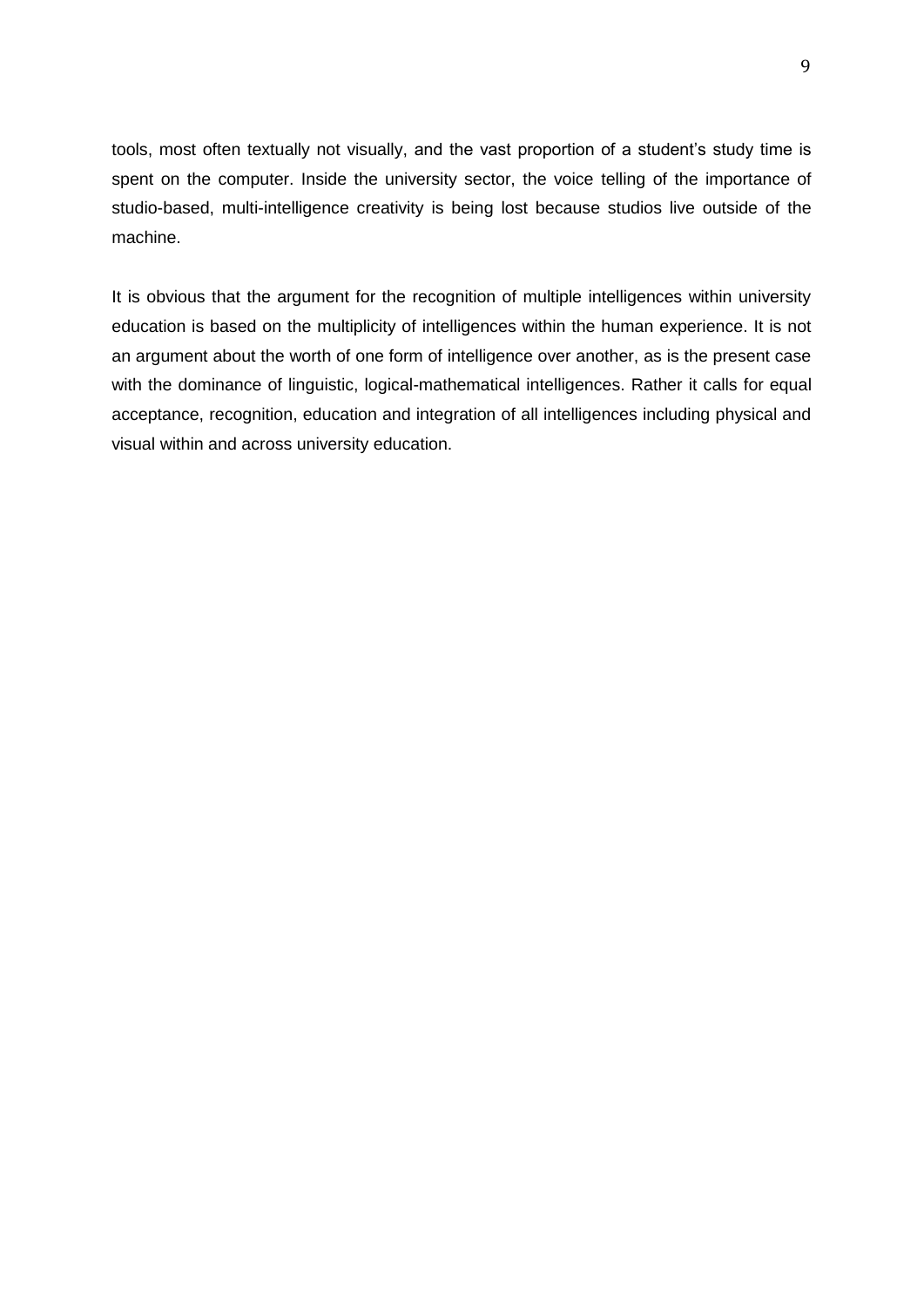### **References**

- Addison, N., Burgess, L. ed. (2003) *Issues in Art and Design Teaching,* London: Routledgefalmer.
- Blakesless, S. & Blakeslee, M. (2007) *The body has a mind of its own,* New York: Random House.
- Brown, D. (1997) *Cybertrends,* UK: Viking.
- Campbell-Kelly, M & Aspray, W. (1996) *Computer,* New York: Basic Books.
- Chevalier, J. (2002) *The 3-D Mind vol.1-3,* Montreal: McGill-Queen's University Press.
- Csikszentmihalyi, M., Robinson, R. (1990) *The Art of Seeing*, California: J. Paul Getty Museum.
- Davis, W. (2009) *The Wayfinders*, Perth: University of Western Australia Press.
- De Bono, E. (2009) *Think Before It's Too Late,* London: Vermillion.
- Dewey, J., Moore, A., et al. (1970) *Creative Intelligence, Essays in the Pragmatic Attitude,*  New York: Octagon Books.
- Doczi, G. (1981) *The Power of Limits*, Boston: Shambhala Publications.
- Dorst, K. (2003) *Understanding Design,* Amsterdam: BIS Publishers.
- Dyson, G. (1997) *Darwin among the Machines*, UK: Penguin Books.
- Gardner, H. (1993) *Frames of Mind: the Theory of Multiple Intelligences*, London: Fontana.
- Gardner, H. (1999) *Intelligence Reframed,* USA: Basic Books.
- Gardner, H. (2006) *Changing Minds,* Boston: Harvard Business School Press.
- Gladwell, M. (2000) *The Tipping Point: How Little Things Can Make a Big Difference*, UK: Little Brown & Co.
- Gladwell, M. (2005) *Blink: The Power of Thinking Without Thinking*, UK: Black Bay Books.
- Gladwell, M. (2008) *Outliers, The Story Of Success*, UK: Little Brown & Co.
- Greens, M.T. (1992) *Natural Knowledge in Pre-classical Antiquity*, London: John Hopkins University Press.
- Hara, K. (2008) *Designing Design,* Switzerland: Lars Müller Publishers.
- Holtzman, SR. (1994) *Digital Mantras,* Massachusetts: The MIT Press.
- Kelly, K. (1994) *Out of Control: The New Biology of Machines,* USA: Basic Books.
- Koestler, A. (1976) *The Act of Creation*, London: Hutchinson & Co.
- Lawson, B. (2007) How Designers Think, 4<sup>th</sup> ed. Oxford: Architectural Press.
- Lyengar, S. (2010) *The Art of Choosing*, UK: Little Brown & Co.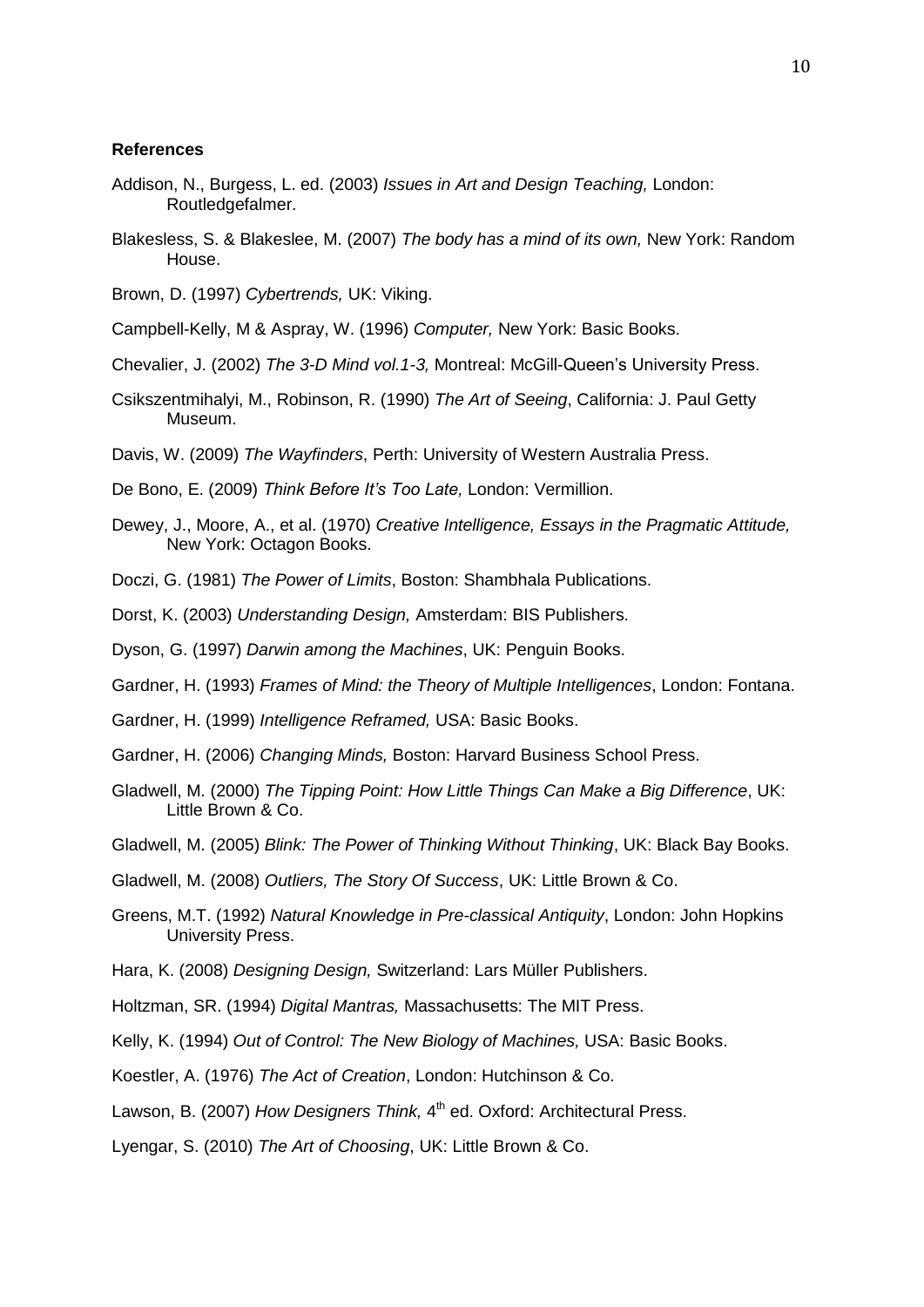McNeely, I., Wolverton, L. (2008) *Reinventing Knowledge,* New York: W.W Norton & Co.

Merleau-Ponty, M. (2009) *Phenomenology of Perception,* London: Routledge Classics.

Montague, W.P. (1978) *The Ways of Knowing*, London: Allen & Unwin.

Moore, D., Dwyer, F., ed. (1994) *Visual Literacy,* Englewood Cliffs: Educational Technology Publications.

Murray, J.H. (1999) *Hamlet on the Holodeck,* Massachusetts: The MIT Press.

Olsen, S. (2006) *The Golden Section*, New York: Walker & Co.

Rowe, P.G. (1995) *Design Thinking,* Massachusetts: The MIT Press.

Rushkoff, D. (1997) *Children of Chaos*, London: Flamingo*.*

Stephenson, N. (2003) *Quicksilver*, London: Arrow Books.

Tapscott, D. (2009) *Grown Up Digital*, New York: McGraw Hill.

Vedantam, S. (2010) *The Hidden Brain,* Melbourne: Scribe Publications.

### **Online**

- American Music Conference, *Music and the Brain* 2007. Available at: http://www.amcmusic.com/musicmaking/the brain.htm (accessed May 2010)
- Johnson Jr., G., *About Brain Injury*. Available at: http://www.waiting.com/brainfunction.html (accessed May 2010)
- Mandigo, J., Holt, NL., *Reading the Game: Introducing the Notion of Games Literacy*. Physical and Health Education Canada - Fall 2004. Available at: http://www.physicalliteracy.org.uk/gamesliteracymarch2007-abstract.php (accessed May 2010
- Pytel, B., *Brain function and Music,* June 20, 2007. Available at: http://www.educationalissues.suite101.com/article.cfm/brain\_function\_and\_music (accessed May 2010)
- Whitehead, M., *Physical Literacy,* Journal of Philosophy of Education Vol. 24, No.1, 1990 http://www.physical-literacy.org.uk/jpe-1990.php (accessed May 2010)
- Whitehead, M., *Physical Literacy: The concept of Physical Literacy,* British Journal of Teaching Physical Education 2001. Available at: http://www.physicalliteracy.org.uk/concept.php (accessed May 2010)
- Whitehead, M., *Physical Literacy as a Human Intelligence and as a human capability,* British Journal of Teaching Physical Education 2001. Available at: http://www.physicalliteracy.org.uk/IAPESGW-2009.php (accessed May 2010)
- Whitehead, M., *Physical Literacy The concept of Physical Literacy and the development of a sense of self,* IAPESGW Edmonton, 2005. Available at: http://www.physicalliteracy.org.uk/edmonton2005.php (accessed May 2010)